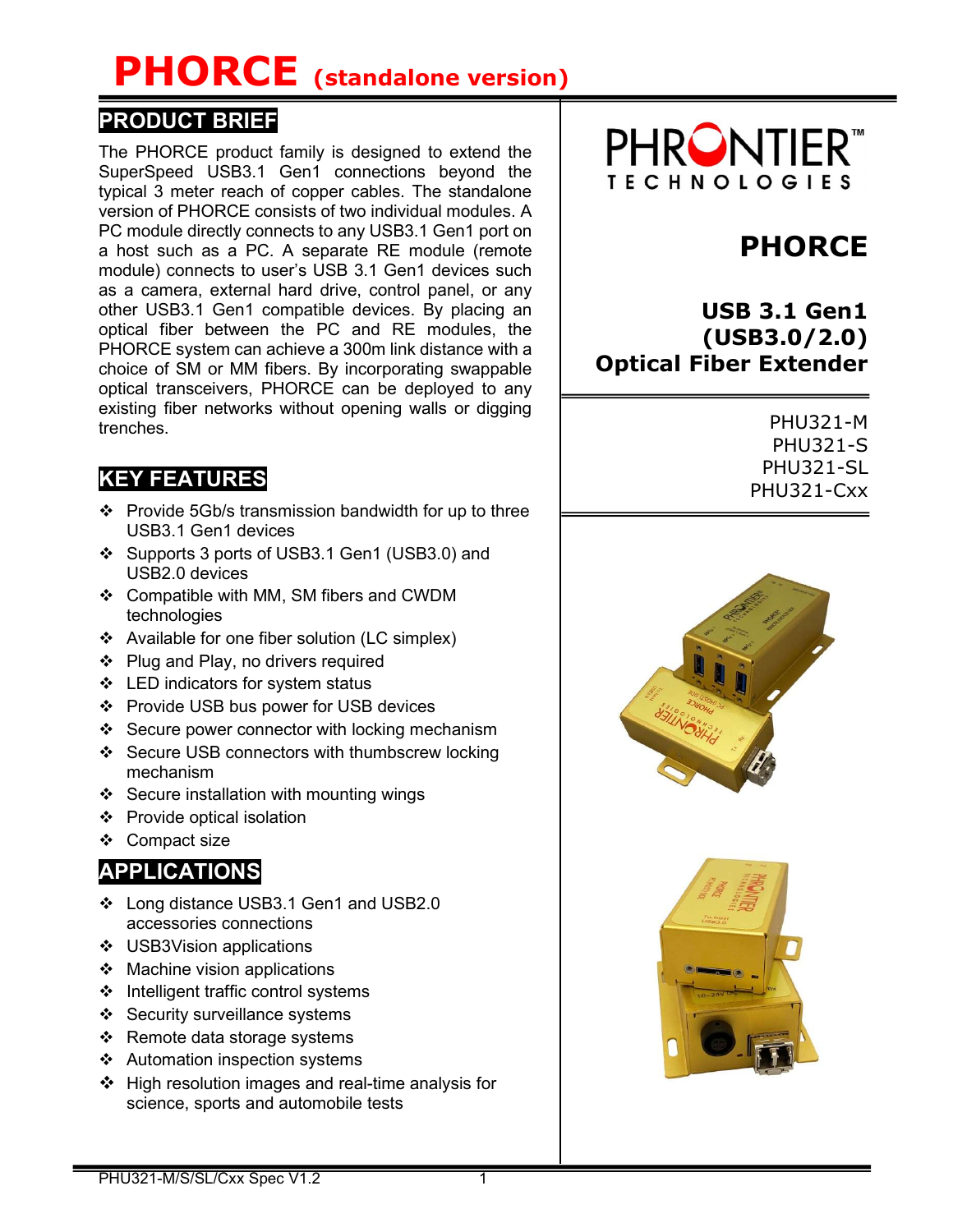## TYPICAL SET UP DIAGRAM



## TECHNICAL SPECIFICATIONS

#### Module Specifications

| <b>Available Models</b>                                             |                  | <b>PHU321-M</b>                        | <b>PHU321-S</b>      | <b>PHU321-SL</b>        | PHU321-Cxx       |  |
|---------------------------------------------------------------------|------------------|----------------------------------------|----------------------|-------------------------|------------------|--|
| Max Link Distance <sup>*1</sup>                                     |                  | $150 \sim 300$ m (500 $\sim 1000$ ft)  |                      |                         |                  |  |
| Wavelength                                                          |                  | 850nm                                  | 1310nm               | 1270/1330nm             | CWDM grid        |  |
| Optical Output Power*2                                              |                  | $-6.5 \sim -1$ dBm                     | $-8.2 - +0.5$<br>dBm | $-8.2 \sim +0.5$<br>dBm | $-4 \sim +3$ dBm |  |
| Optical Receiver Sensitivity <sup>*2</sup>                          |                  | $-11.1$ dBm                            | $-14.4$ dBm          | $-14.4$ dBm             | $-14.4$ dBm      |  |
| <b>Required Number of Fibers</b>                                    |                  | $\overline{2}$                         | 2                    | 1                       | $\overline{2}$   |  |
| <b>Optical Connector Type</b>                                       |                  | <b>LC Duplex</b>                       | <b>LC Duplex</b>     | <b>LC Simplex</b>       | <b>LC Duplex</b> |  |
| Fiber Type                                                          |                  | OM2, OM3, OM4                          | 9/125 um SM          |                         |                  |  |
| Input Voltage on RE-module                                          |                  | 10~24VDC                               |                      |                         |                  |  |
| <b>USB</b>                                                          | PC-module        | USB 3.0 Micro-B receptacle             |                      |                         |                  |  |
| connectors                                                          | <b>RE-module</b> | USB 3.0 Type-A receptacle              |                      |                         |                  |  |
| Power Consumption of RE-<br>module with 1 USB device <sup>*3</sup>  |                  | 3.4W excluding USB bus powered devices |                      |                         |                  |  |
| Power Consumption of RE-<br>module with 2 USB devices <sup>*3</sup> |                  | 3.8W excluding USB bus powered devices |                      |                         |                  |  |
| Operating<br>Temperature                                            | Case             | $0 - 65 °C$                            |                      |                         |                  |  |
|                                                                     | Ambient          | $0 \sim 50$ °C                         |                      |                         |                  |  |
| <b>Operating Humidity</b>                                           |                  | 20~80% Non-condensing                  |                      |                         |                  |  |
| <b>Storage Temperature</b>                                          |                  | $-40 \sim 85^{\circ}$ C                |                      |                         |                  |  |
| <b>Storage Humidity</b>                                             |                  | 10~90% Non-condensing                  |                      |                         |                  |  |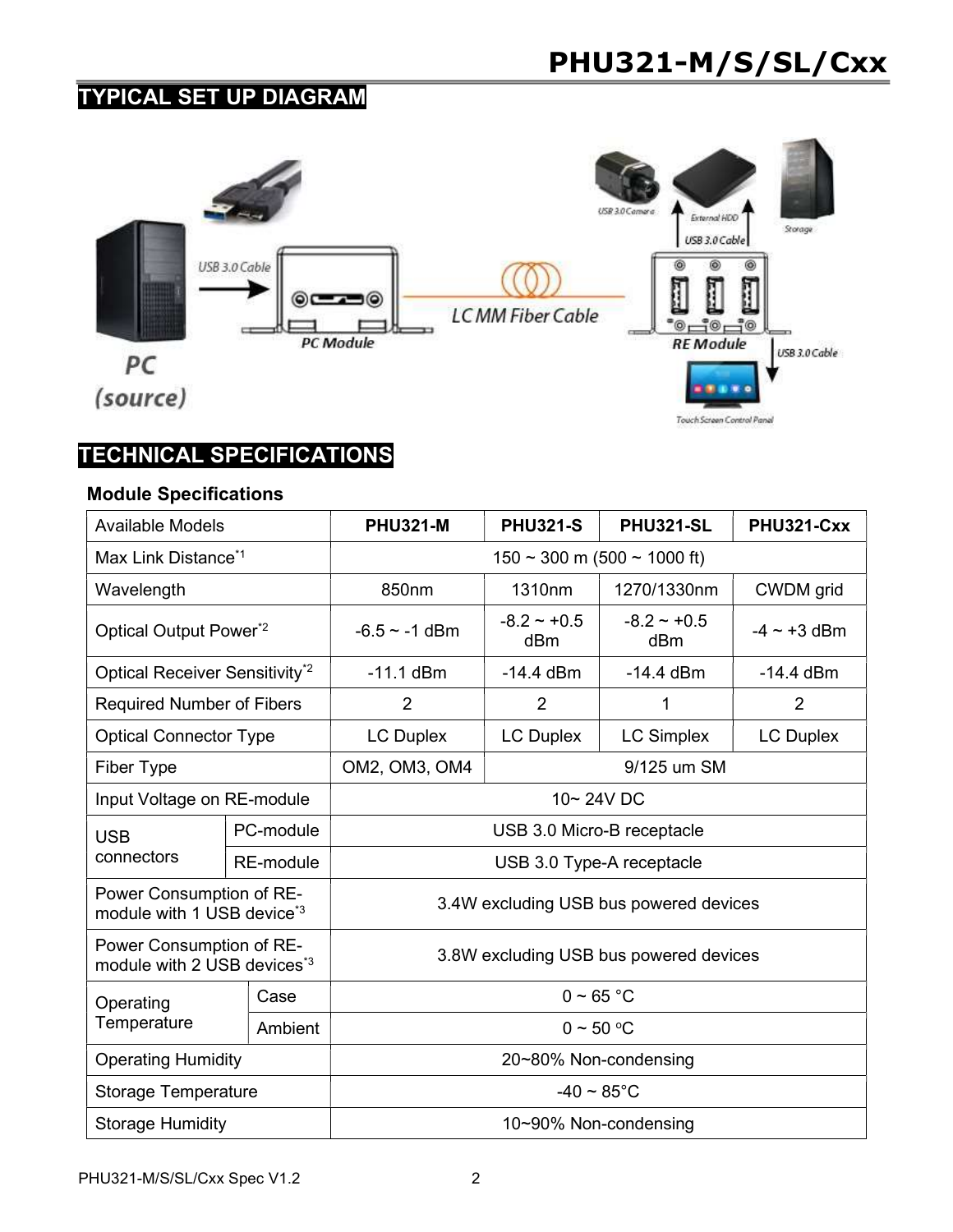# PHU321-M/S/SL/Cxx

| <b>Dimensions</b><br>(excluding<br>mounting<br>wings) | PC-module | 72 x 39 x 24 mm<br>2.85 x 1.54 x 24.3 inches |  |
|-------------------------------------------------------|-----------|----------------------------------------------|--|
|                                                       | RE module | 87 x 43 x 30 mm<br>3.43 x 1.68 x 1.17 inches |  |
| Weight (PHU321)                                       |           | PC module: 60g; RE module: 94g               |  |

\*1 The maximum link distance will strongly depend on USB host controller, USB device controller and device firmware.

\*2 Measured with average optical power

\*3 The power consumption was measured with PHU321-M-RE at 25C.

#### Power Supply Specifications (only apply to RE module)

| AC Input            | 100 ~ 240V AC         |  |  |
|---------------------|-----------------------|--|--|
| DC Output           | 1.0 A @ 24V DC        |  |  |
| DC Plug Part Number | Binder 99-0979-100-04 |  |  |

# MECHANICAL INFORMATION (mm)[inch]

#### PC Module

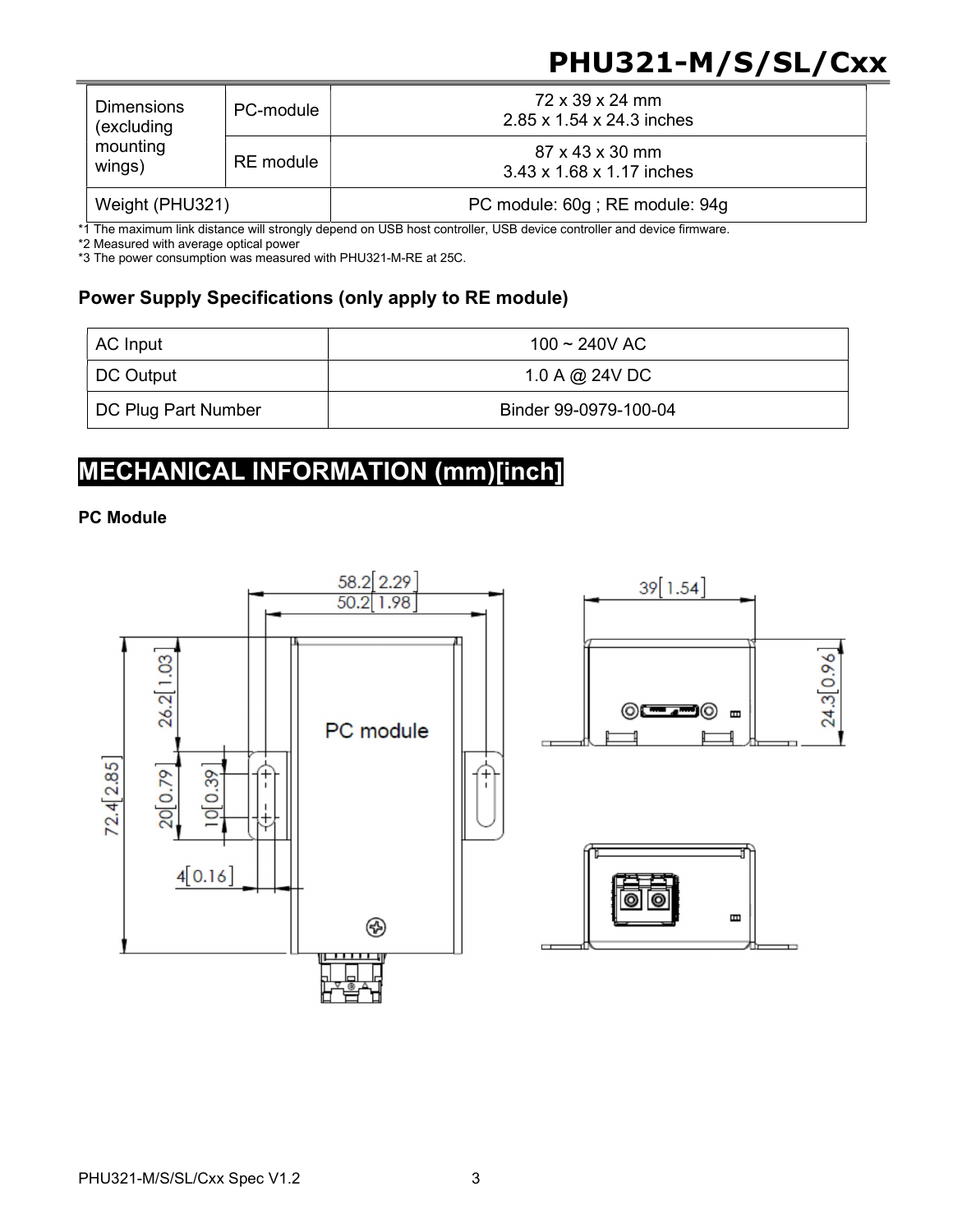#### RE Module



# RDERING INFORMATION

#### Standard models

| Ordering<br>Part# | Max. link<br>Distance*                        | <b>Fiber</b><br>type                                  | <b>Connector</b><br>type | <b>Items included</b>                                                              |
|-------------------|-----------------------------------------------|-------------------------------------------------------|--------------------------|------------------------------------------------------------------------------------|
| <b>PHU321-M</b>   | $150 - 300$ m<br>$(500 \sim 1000 \text{ ft})$ | OM <sub>2</sub> or<br>OM <sub>3</sub> or<br>OM4 fiber | LC duplex                | 1x PHU31B-M-PC module<br>1x PHU321-M-RE module<br>1x 24W wall mount power supply   |
| <b>PHU321-S</b>   | $150 - 300$ m<br>$(500 \sim 1000 \text{ ft})$ | SM fiber                                              | LC duplex                | 1x PHU31B-S-PC module<br>1x PHU321-S-RE module<br>1x 24W wall mount power supply   |
| <b>PHU321-SL</b>  | $150 - 300$ m<br>$(500 \sim 1000 \text{ ft})$ | <b>SM</b> fiber                                       | LC simplex               | 1x PHU31B-SL-PC module<br>1x PHU321-SL-RE module<br>1x 24W wall mount power supply |

\*1 The maximum link distance will strongly depend on USB host controller, USB device controller and device firmware.